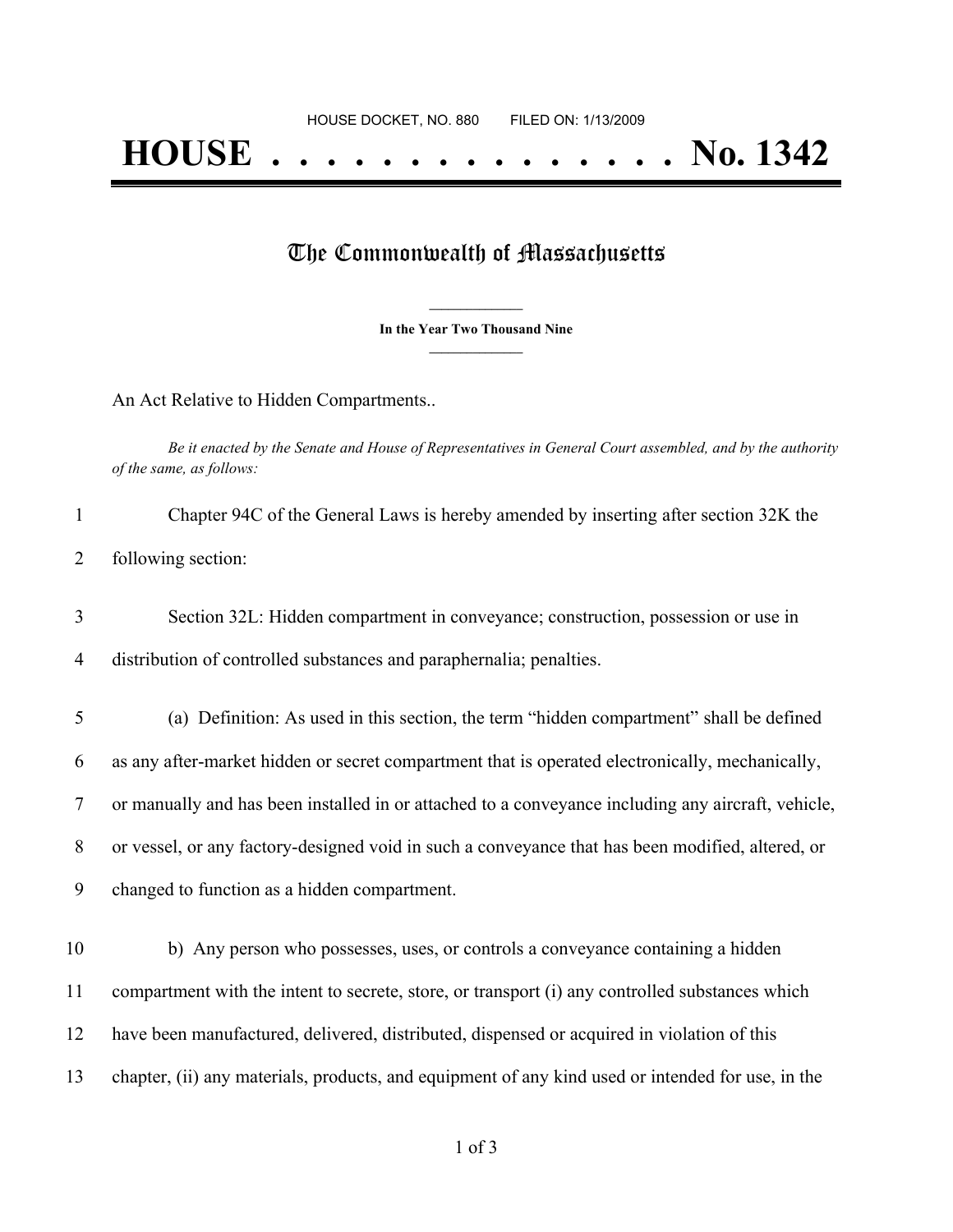manufacturing, compounding, processing, delivering, dispensing, distributing, importing, or exporting of any controlled substance in violation of this chapter, (iii) any drug paraphernalia, (iv) any moneys, negotiable instruments, securities, or other things of value furnished or intended to be furnished by any person in exchange for a controlled substance in violation of this chapter, all proceeds traceable to such an exchange, including currency and any other thing of value, and all moneys, negotiable instruments, and securities used or intended to be used to facilitate any violation of the provisions of section thirty-two, thirty-two A, thirty-two B, thirty-two C, thirty- two D, thirty-two E, thirty-two F, thirty-two G, thirty-two I, thirty-two J, or forty of this chapter, 22 and (v) firearms, ammunition, or other weapons, shall be punished by imprisonment in the state prison for not less than 3 years and not more than 5 years, or by imprisonment in the house of correction for not more than 2 ½ years. No sentence imposed under the provisions of this section shall be less than a mandatory minimum term of imprisonment of 2 years. The penalty for a second or subsequent offense shall be imprisonment in the state prison for not less than 5 and not more than 10 years after a second offense.

 (c) Any person who designs, constructs, builds, alters or fabricates a hidden compartment intended for the use in or attached to a conveyance, or installs in or attaches a hidden compartment to a conveyance with the intent to secrete, store, or transport any of the items listed in subsection (b) shall be punished by imprisonment in the state prison for not less than 3 years and not more than 5 years, or by imprisonment in the house of correction for not more than 2 ½ years. No sentence imposed under the provisions of this section shall be less than a mandatory minimum tern of imprisonment of 2 years. The penalty for a second or subsequent offense shall be imprisonment in the state prison for not less than 5 and not more than 10 years after a second offense.